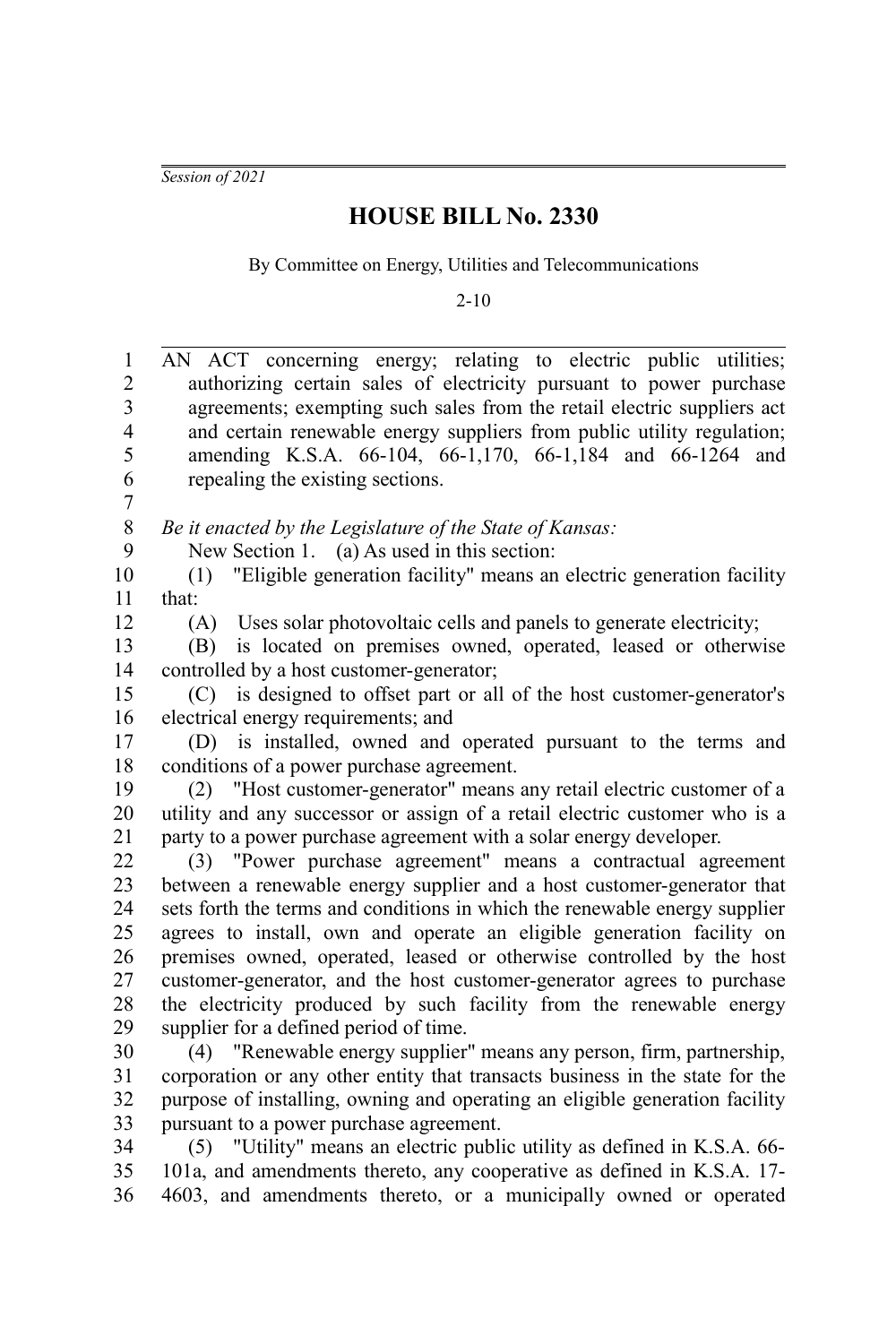electric utility that provides retail electric service. 1

(b) A renewable energy supplier shall be permitted to sell the electricity generated by an eligible generation facility exclusively to the host customer-generator pursuant to a power purchase agreement. The eligible generation facility shall be subject to any interconnection and other requirements imposed on customer-generators pursuant to K.S.A. 66-1,184 or 66-1263 et seq., and amendments thereto. 2 3 4 5 6 7

Sec. 2. K.S.A. 66-104 is hereby amended to read as follows: 66-104. (a) The term "public utility," as used in this act, shall be construed to mean every corporation, company, individual, association of persons, their trustees, lessees or receivers, that now or hereafter may own, control, operate or manage, except for private use, any equipment, plant or generating machinery, or any part thereof, for the transmission of telephone messages or for the transmission of telegraph messages in or through any part of the state, or the conveyance of oil and gas through pipelines in or through any part of the state, except pipelines less than 15 miles in length and not operated in connection with or for the general commercial supply of gas or oil, and all companies for the production, transmission, delivery or furnishing of heat, light, water or power. No cooperative, cooperative society, nonprofit or mutual corporation or association which *that* is engaged solely in furnishing telephone service to subscribers from one telephone line without owning or operating its own separate central office facilities, shall be subject to the jurisdiction and control of the commission as provided herein, except that it shall not construct or extend its facilities across or beyond the territorial boundaries of any telephone company or cooperative without first obtaining approval of the commission. As used herein, The term "transmission of telephone messages" shall include the transmission by wire or other means of any voice, data, signals or facsimile communications, including all such communications now in existence or as may be developed in the future. 8 9 10 11 12 13 14 15 16 17 18 19 20 21 22 23 24 25 26 27 28 29 30

(b) The term "public utility" shall also include that portion of every municipally owned or operated electric or gas utility located in an area outside of and more than three miles from the corporate limits of such municipality, but regulation of the rates, charges and terms and conditions of service of such utility within such area shall be subject to commission regulation only as provided in K.S.A. 66-104f, and amendments thereto. Nothing in this act shall apply to a municipally owned or operated utility, or portion thereof, located within the corporate limits of such municipality or located outside of such corporate limits but within three miles thereof except as provided in K.S.A. 66-131a, and amendments thereto. 31 32 33 34 35 36 37 38 39 40

(c) Except as herein provided, the power and authority to control and regulate all public utilities and common carriers situated and operated wholly or principally within any city*,* or principally operated for the 41 42 43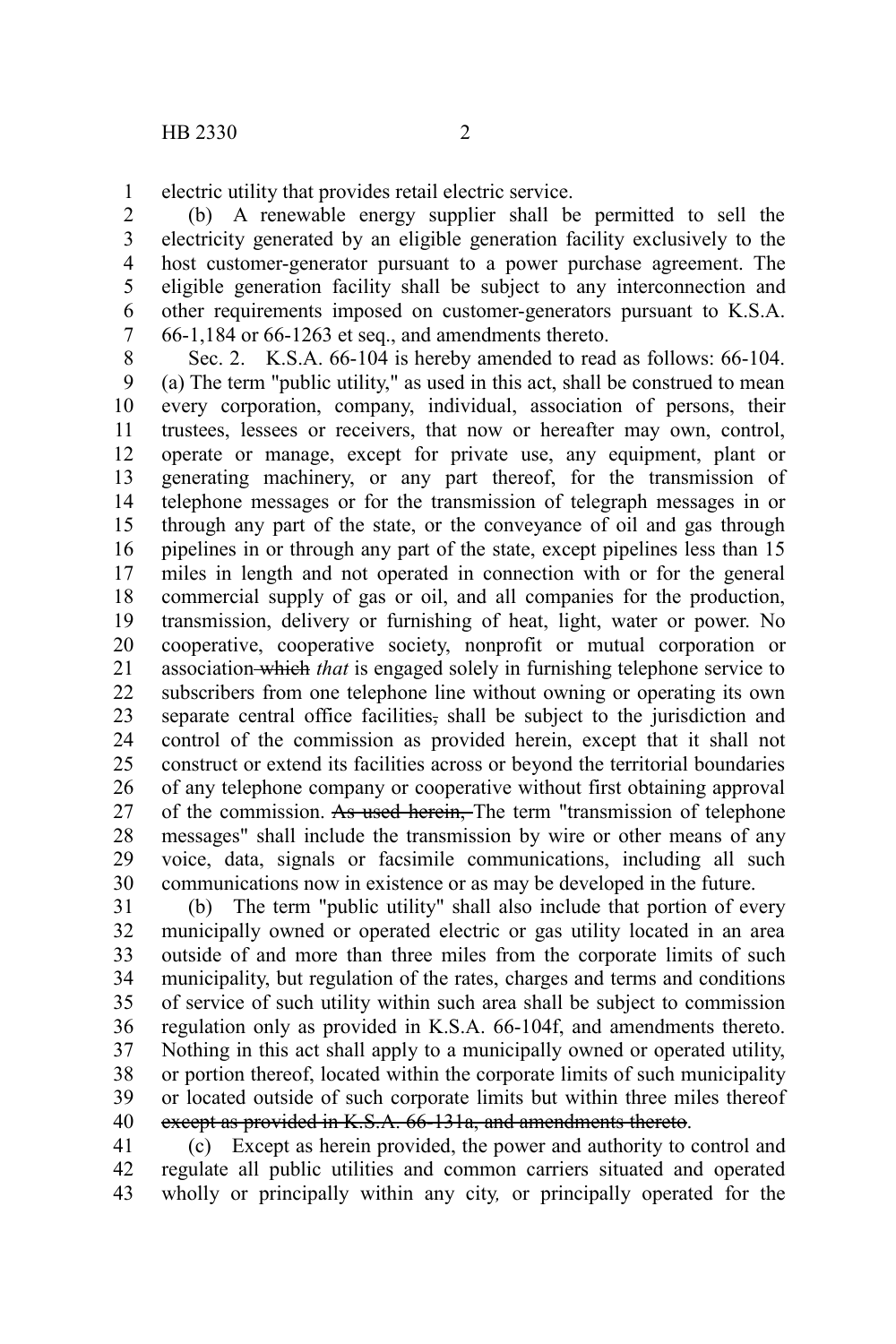benefit of such city or its people, shall be vested exclusively in such city, 1

subject only to the right to apply for relief to the corporation commission as provided in K.S.A. 66-133, and amendments thereto, and to the provisions of K.S.A. 66-104e, and amendments thereto. A transit system principally engaged in rendering local transportation service in and between contiguous cities in this and another state by means of street railway, trolley bus and motor bus lines, or any combination thereof, shall be deemed to be a public utility as that term is used in this act and,  $\frac{1}{\sqrt{2}}$  as such, shall be subject to the jurisdiction of the commission. 2 3 4 5 6 7 8 9

10

(d) The term "public utility" shall not include*:*

*(1)* Any activity of an otherwise jurisdictional corporation, company, individual, association of persons, their trustees, lessees or receivers as to the marketing or sale of compressed natural gas for end use as motor vehicle fuel*; or* 11 12 13 14

*(2) the activity of a renewable energy supplier with respect to the supplier's association with an eligible generation facility pursuant to section 1, and amendments thereto*. 15 16 17

(e) At the option of an otherwise jurisdictional entity, the term "public utility" shall not include any activity or facility of such entity as to the generation, marketing and sale of electricity generated by an electric generation facility or addition to an electric generation facility which *that*: 18 19 20 21

(1) Is newly constructed and placed in service on or after January 1, 2001; and 22 23

24

30

(2) is not in the rate base of:

(A) An electric public utility that is subject to rate regulation by the state corporation commission; 25 26

(B) any cooperative, as defined by K.S.A. 17-4603, and amendments thereto, or any nonstock member-owned cooperative corporation incorporated in this state; or 27 28 29

(C) a municipally owned or operated electric utility.

(f) Additional generating capacity achieved through efficiency gains by refurbishing or replacing existing equipment at generating facilities placed in service before January 1, 2001, shall not qualify under subsection (e). 31 32 33 34

(g) For purposes of the authority to appropriate property through eminent domain, the term "public utility" shall not include any activity for the siting or placement of wind powered electrical generators or turbines, including the towers. 35 36 37 38

Sec. 3. K.S.A. 66-1,170 is hereby amended to read as follows: 66-1,170. As used in this act: 39 40

(a) "Distribution line" means an electric line used to furnish retail electric service, including any line from a distribution substation to an electric consuming facility; but such term*, except that "distribution line"* 41 42 43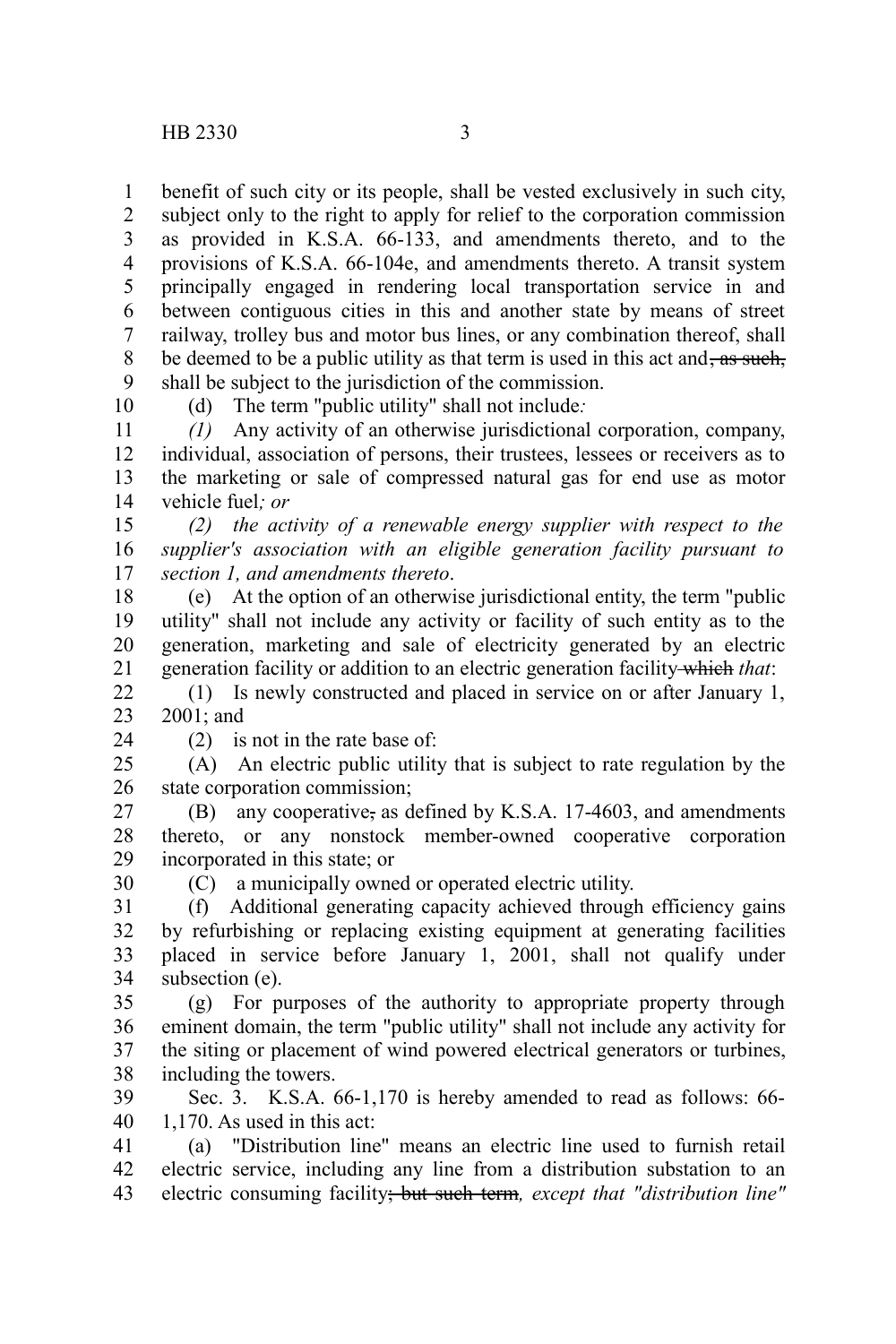does not include a transmission facility used for the bulk transfer of energy even if such energy is reduced in voltage and used as station power. 1 2

(b) "Electric consuming facility" means any entity which *that* utilizes electric energy from a central station service. 3 4

(c) "Commission" means the state corporation commission of the state of Kansas. 5 6

(d) "Retail electric supplier" means any person, firm, corporation, municipality, association or cooperative corporation engaged in the furnishing of retail electric service*, except that "retail electric supplier" does not include the activity of a renewable energy supplier with respect to such supplier's association with an eligible generation facility pursuant to section 1, and amendments thereto*. 7 8 9 10 11 12

(e) "Certified territory" means an electric service territory certified to a retail electric supplier pursuant to this act. 13 14

(f) "Existing distribution line" means a distribution line which *that* is in existence on the effective date of this act, and which is being or has been used as such. 15 16 17

(g) "Single certified service territory" means that service area $-\dot{m}$ which where only one retail electric supplier has been granted a service certificate by the commission. 18 19 20

(h) "Dual certified service territory" means that service area where more than one retail electric supplier has been granted a service certificate by the commission. 21 22 23

(i) "Station power" means electric energy used for operating equipment necessary for the process of generating electricity at any generating plant owned by a utility or a generating plant specified in subsection (e) of K.S.A. 66-104*(e)*, and amendments thereto, and placed in use on or after January 1, 2002, whether such electrical energy is generated at such generating plant or provided through the adjacent transformation and transmission interconnect, but *except that "station power"* does not include electric energy used for heating, lighting, air conditioning and office needs of the buildings at a generating plant site. 24 25 26 27 28 29 30 31 32

Sec. 4. K.S.A. 66-1,184 is hereby amended to read as follows: 66- 1,184. (a) Except as provided in subsection (b), every public utility which *that* provides retail electric services in this state shall enter into a contract for parallel generation service with any person who is a customer of such utility, upon request of such customer, whereby such customer may attach or connect to the utility's delivery and metering system an apparatus or device for the purpose of feeding excess electrical power which *that* is generated by such customer's energy producing system into the utility's system. No such apparatus or device shall either cause damage to the public utility's system or equipment or present an undue hazard to utility personnel. Every such contract shall include, but need not be limited to, 33 34 35 36 37 38 39 40 41 42 43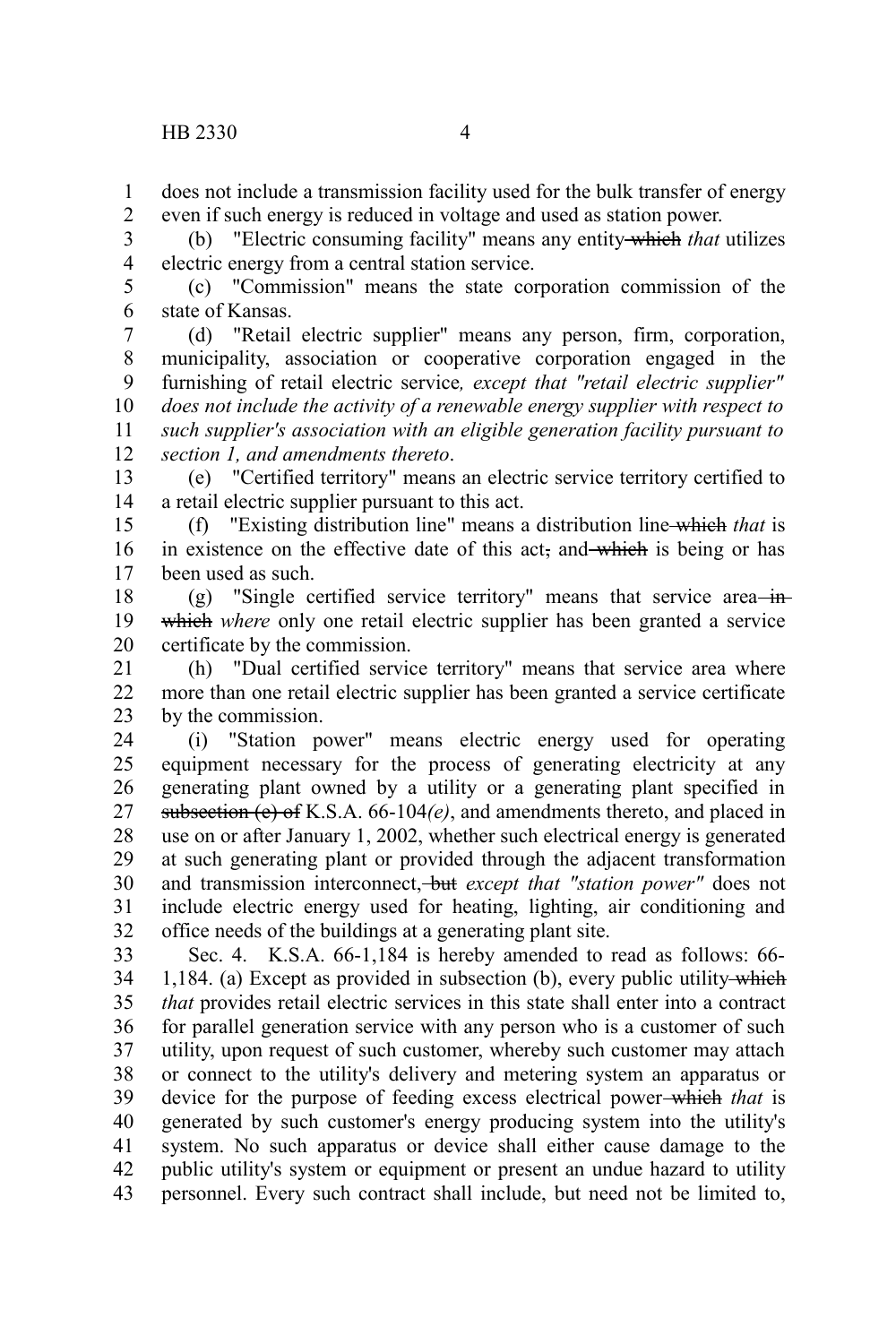2 3

1

(b) (1) For purposes of this subsection:

(A) *"Hospital" means the same as defined in K.S.A. 65-425, and amendments thereto.* 4 5

*(B) "Military installation" means any base, camp, post, station, yard, center, homeport facility for any ship or other facility under the jurisdiction of the department of defense, including any leased facility, located in Kansas.* 6 7 8 9

*(C) "Religious organization" means any organization, church, body of communicants or group, or a society of individuals united for religious purposes, gathered in common membership for mutual edification in piety, worship and religious observances at a definite place.* 10 11 12 13

*(D) "School" means any school of a school district, accredited private primary or secondary school, postsecondary educational institution, community college, technical college, municipal university or accredited independent institution of postsecondary education.* 14 15 16 17

*(E)* "Utility" means an electric public utility, as defined by K.S.A. 66- 101a, and amendments thereto, any cooperative, as defined by K.S.A. 17- 4603, and amendments thereto, $-\sigma$  a nonstock member-owned electric cooperative corporation incorporated in this state, or a municipally owned or operated electric utility;*.* 18 19 20 21 22

(B) "School" means Cloud county community college and Dodge City community college. 23 24

(2) Every utility which *that* provides retail electric services in this state shall enter into a contract for parallel generation service with any person who is a customer of such utility, if such customer is a residential customer of the utility and owns *with* a renewable generator with *having* a capacity of 25 kilowatts or less,  $\overline{or}$  is a commercial customer of the utility and owns *with* a renewable generator—with *having* a capacity of 200 kilowatts or less<del> or is</del>, a school<del> and owns</del>, *religious organization or hospital with* a renewable generator-with *having* a capacity of 1.5 megawatts or less *or a United States military installation*. Such generator shall be appropriately sized for such customer's anticipated electric load. A commercial customer who uses the operation of a renewable generator in connection with irrigation pumps shall not request more than 10 irrigation pumps connected to renewable generators *to* be attached or connected to the utility's system. At the customer's delivery point on the customer's side of the retail meter*,* such customer may attach or connect to the utility's delivery and metering system an apparatus or device for the purpose of feeding excess electrical power which is generated by such customer's energy producing system into the utility's system. No such apparatus or device shall either cause damage to the utility's system or equipment or 25 26 27 28 29 30 31 32 33 34 35 36 37 38 39 40 41 42 43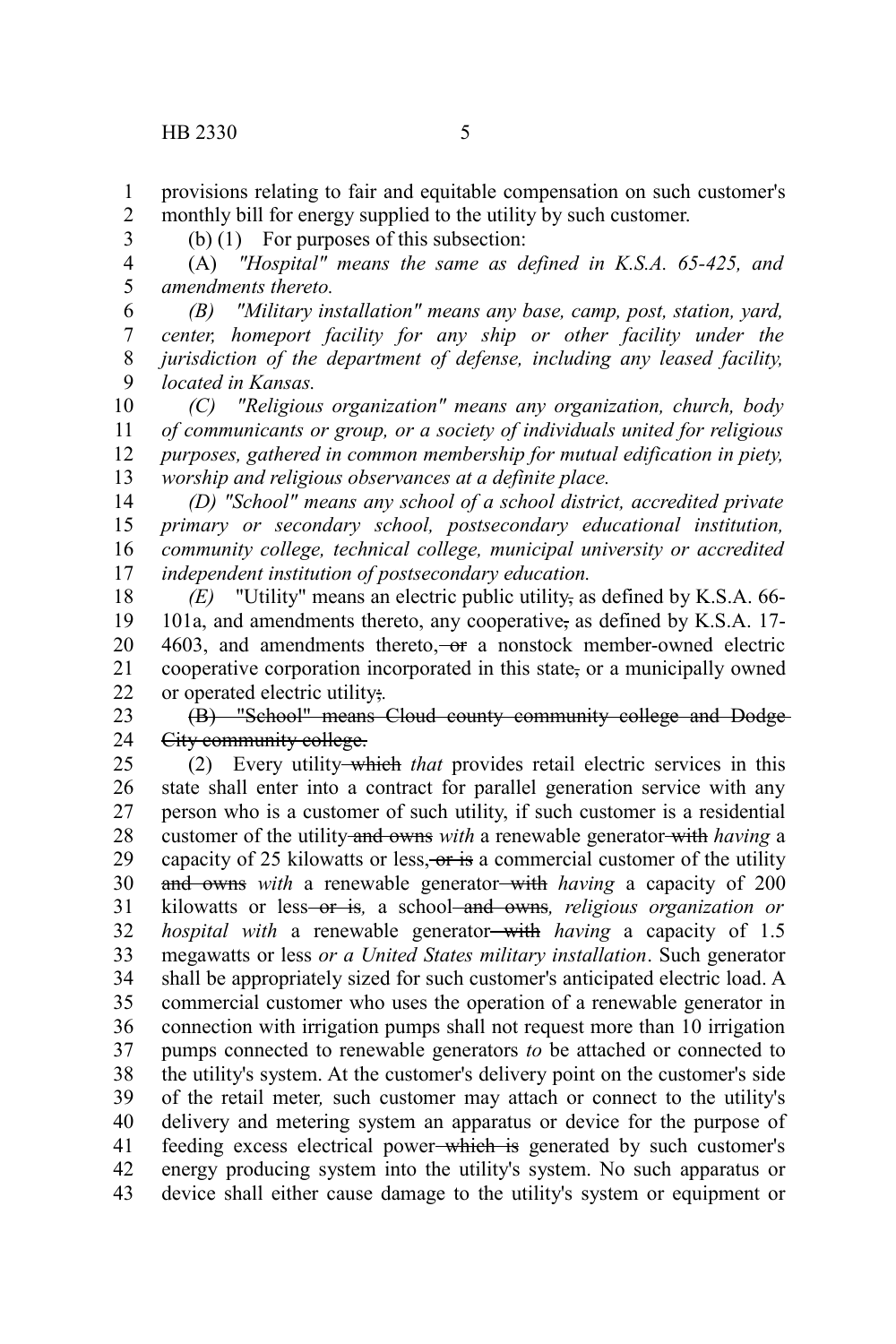present an undue hazard to utility personnel. Every such contract shall include, but need not be limited to, provisions relating to fair and equitable compensation for energy supplied to the utility by such customer. Such compensation shall be not less than 100% of the utility's monthly system average cost of energy per kilowatt hour*,* except that in the case of renewable generators with a capacity of 200 kilowatts or less, such compensation shall be not less than 150% of the utility's monthly system average cost of energy per kilowatt hour. A utility may credit such compensation to the customer's account or pay such compensation to the customer at least annually or when the total compensation due equals \$25 or more. 1 2 3 4 5 6 7 8 9 10 11

(3) A customer-generator of any investor owned utility shall have the option of entering into a contract pursuant to this subsection  $(b)$  or utilizing the net metering and easy connection act. The customer-generator shall exercise the option in writing, filed with the utility. 12 13 14 15

(c) The following terms and conditions shall apply to contracts entered into under subsection (a) or (b): 16 17

(1) The utility-will shall supply, own, and maintain all necessary meters and associated equipment utilized for billing. In addition, and For the purposes of monitoring customer generation and load, the utility may install at its expense, load research metering. The customer shall supply, at no expense to the utility, a suitable location for meters and associated equipment used for billing and for load research; 18 19 20 21 22 23

(2) for the purposes of insuring the safety and quality of utility system power, the utility shall have the right to require the customer, at certain times and as electrical operating conditions warrant, to limit the production of electrical energy from the generating facility to an amount no greater than the load at the customer's facility of which the generating facility is a part; 24 25 26 27 28 29

(3) the customer shall furnish, install, operate, and maintain in good order and repair-and, without cost to the utility, such relays, locks and seals, breakers, automatic synchronizer, and other control and protective apparatus as shall be designated by the utility as being required as suitable for the operation of the generator in parallel with the utility's system. In any case where the customer and the utility cannot agree to terms and conditions of any such contract, the state corporation commission shall establish the terms and conditions for such contract. In addition, The utility may install, own, and maintain a disconnecting device located near the electric meter or meters. Interconnection facilities between the customer's and the utility's equipment shall be accessible at all reasonable times to utility personnel. Upon notification by the customer of the customer's intent to construct and install parallel generation, the utility shall provide the customer a written estimate of all costs that will be incurred by the 30 31 32 33 34 35 36 37 38 39 40 41 42 43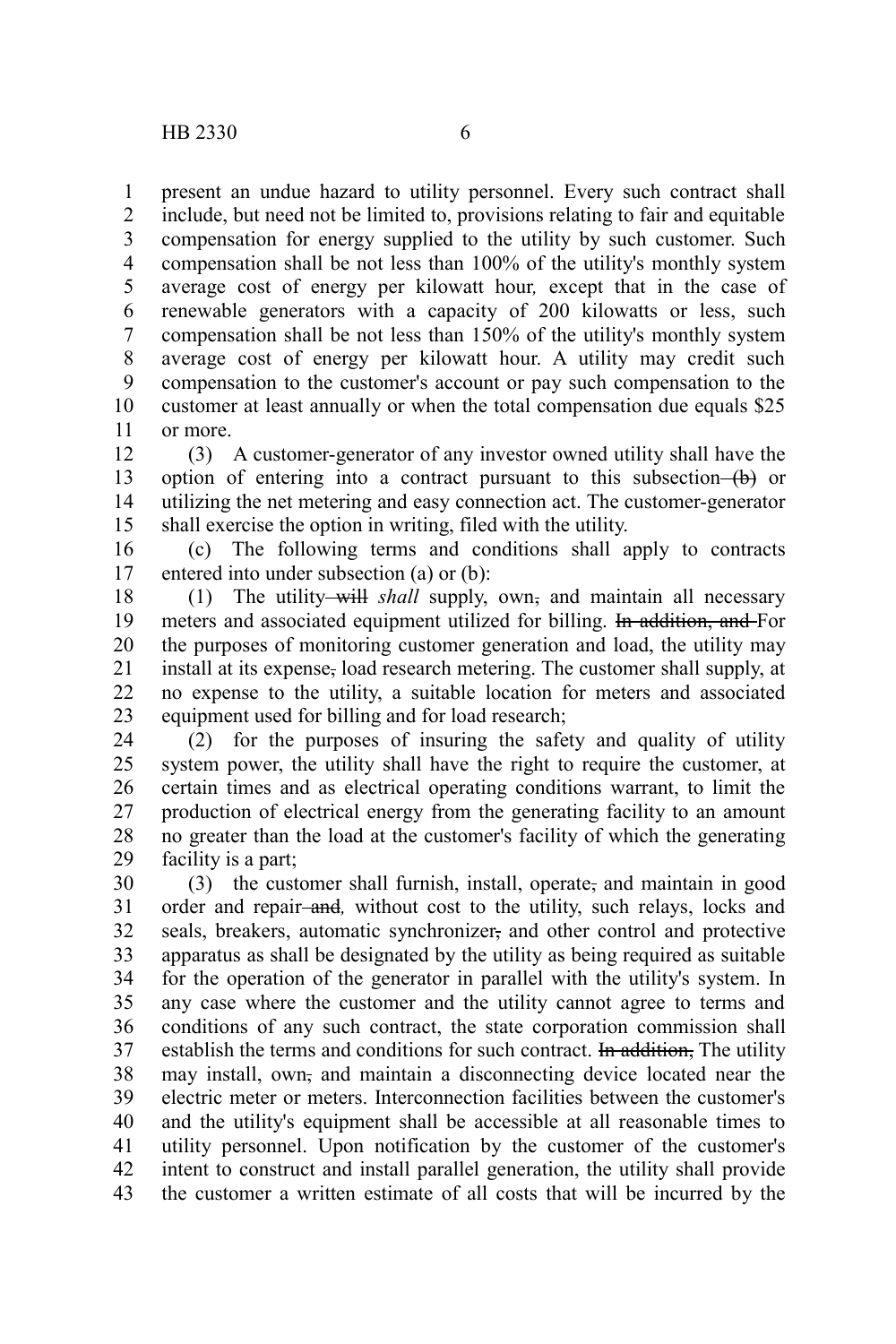1

5

utility and billed to the customer to accommodate the interconnection. The customer may be required to reimburse the utility for any equipment or facilities required as a result of the installation by the customer of generation in parallel with the utility's service. The customer shall notify the utility prior to the initial energizing and start-up testing of the customer-owned generator, and the utility shall have the right to have a representative present at such test; 2 3 4 6 7

(4) the utility may require a special agreement for conditions related to technical and safety aspects of parallel generation; and 8 9

(5) the utility may limit the number and size of renewable generators to be connected to the utility's system due to the capacity of the distribution line to which such renewable generator would be connected, and in no case shall the utility be obligated to purchase an amount greater than 4% of such utility's peak power requirements. 10 11 12 13 14

(d) Service under any contract entered into under subsection (a) or (b) shall be subject to either the utility's rules and regulations on file with the state corporation commission, which shall include a standard interconnection process and requirements for such utility's system, or the current federal energy regulatory commission interconnection procedures and regulations. 15 16 17 18 19 20

(e) In any case where the owner of the renewable generator *customer* and the utility cannot agree to terms and conditions of any contract provided for by this section, the state corporation commission shall establish the terms and conditions for such contract. 21 22 23 24

(f) The governing body of any school desiring to proceed under this section shall, prior to taking any action permitted by this section, make a finding that either: 25 26 27

(1) Net energy cost savings will accrue to the school from such renewable generation over a 20-year period; or 28 29

(2) that such renewable generation is a science project being conducted for educational purposes and that such project may not recoup the expenses of the project through energy cost savings. Any school proceeding under this section may contract or enter into a finance, pledge, loan or lease-purchase agreement with the Kansas development finance authority as a means of financing the cost of such renewable generation. 30 31 32 33 34 35

(g) Each kilowatt of nameplate capacity of the parallel generation of electricity provided for in this section shall count as 1.10 kilowatts toward the compliance of the affected utility, as defined in K.S.A. 66-1257, and amendments thereto, and with whom the customer-generator has contracted, with the renewable energy standards act in K.S.A. 66-1256 through 66-1262, and amendments thereto. 36 37 38 39 40 41

(h) The provisions of the net metering and easy connection act shall not preclude the state corporation commission from approving net 42 43